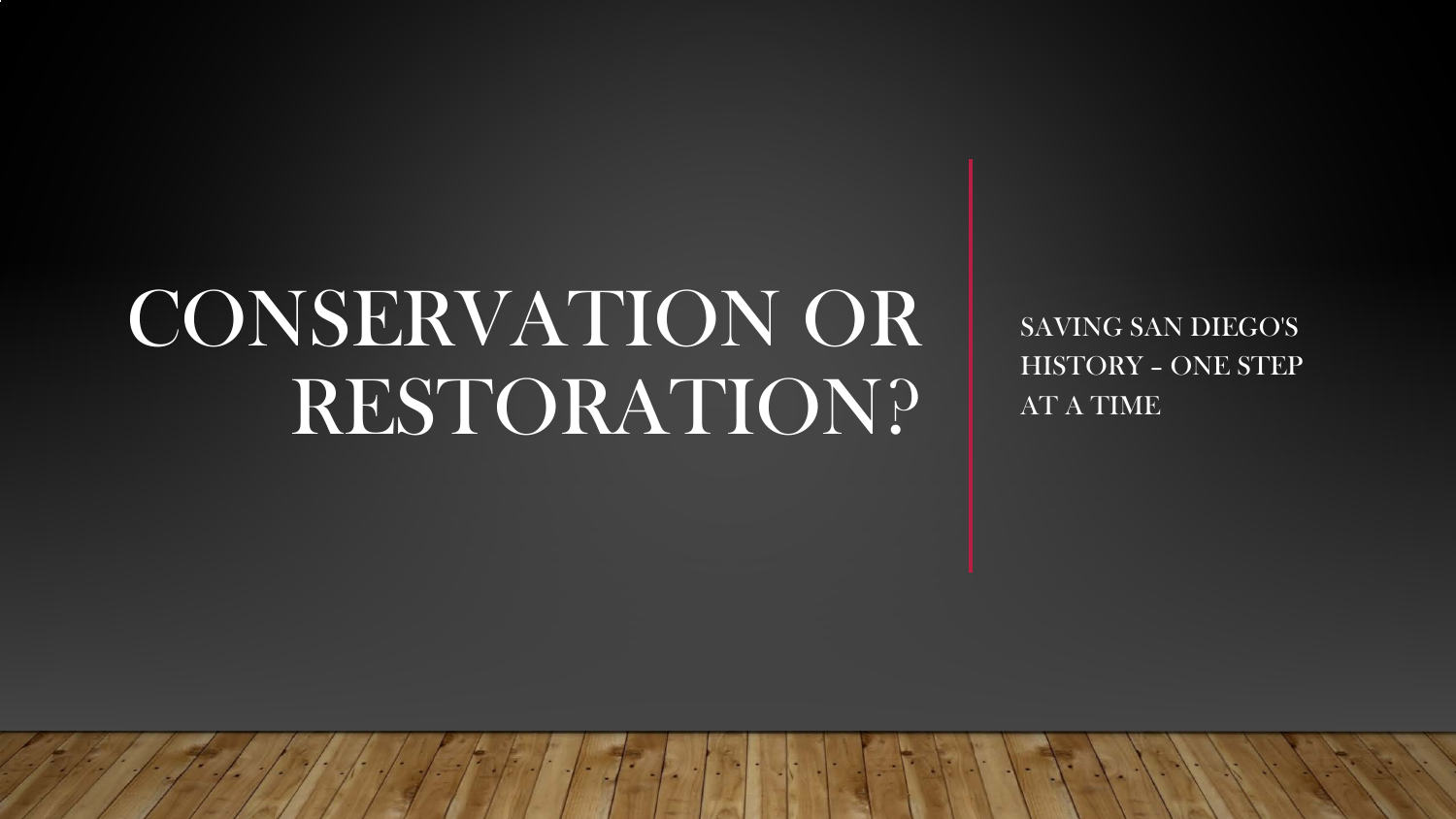### Why are public records so important?

"Records are utilitarian in nature, and are created to fulfill a business function and document business processes. . . . They are created in the first instances to control or direct an organization and to help orient staff to a common goal or purpose. They have residual value because they document the outcomes of the directing and controlling activities and because they provide evidence of an organization's rights as well as its obligations to its staff and society." (1)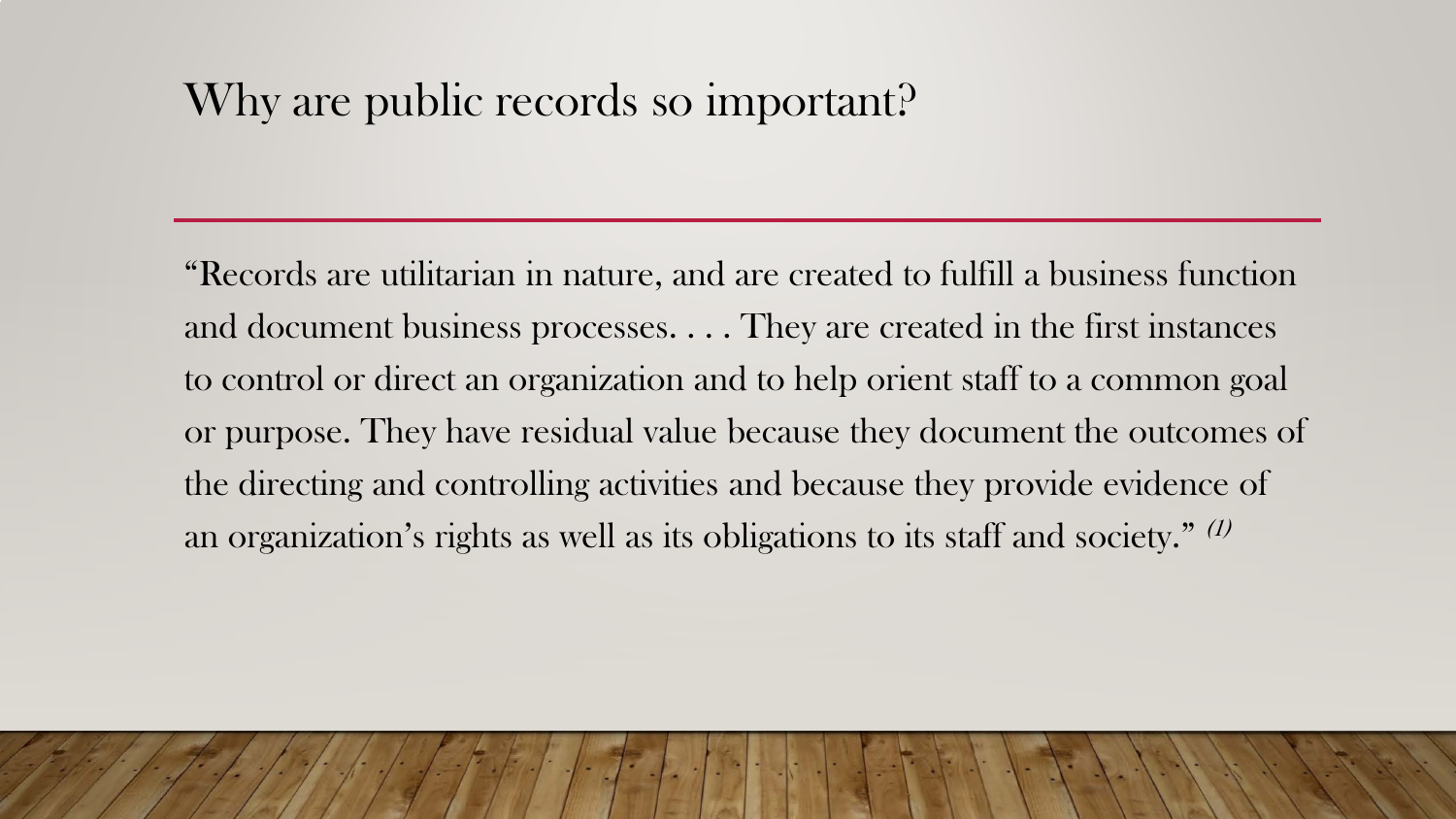

### CONSERVATION OR RESTORATION?

Dependent on the record and the value, sometimes you may need to Restore and Conserve.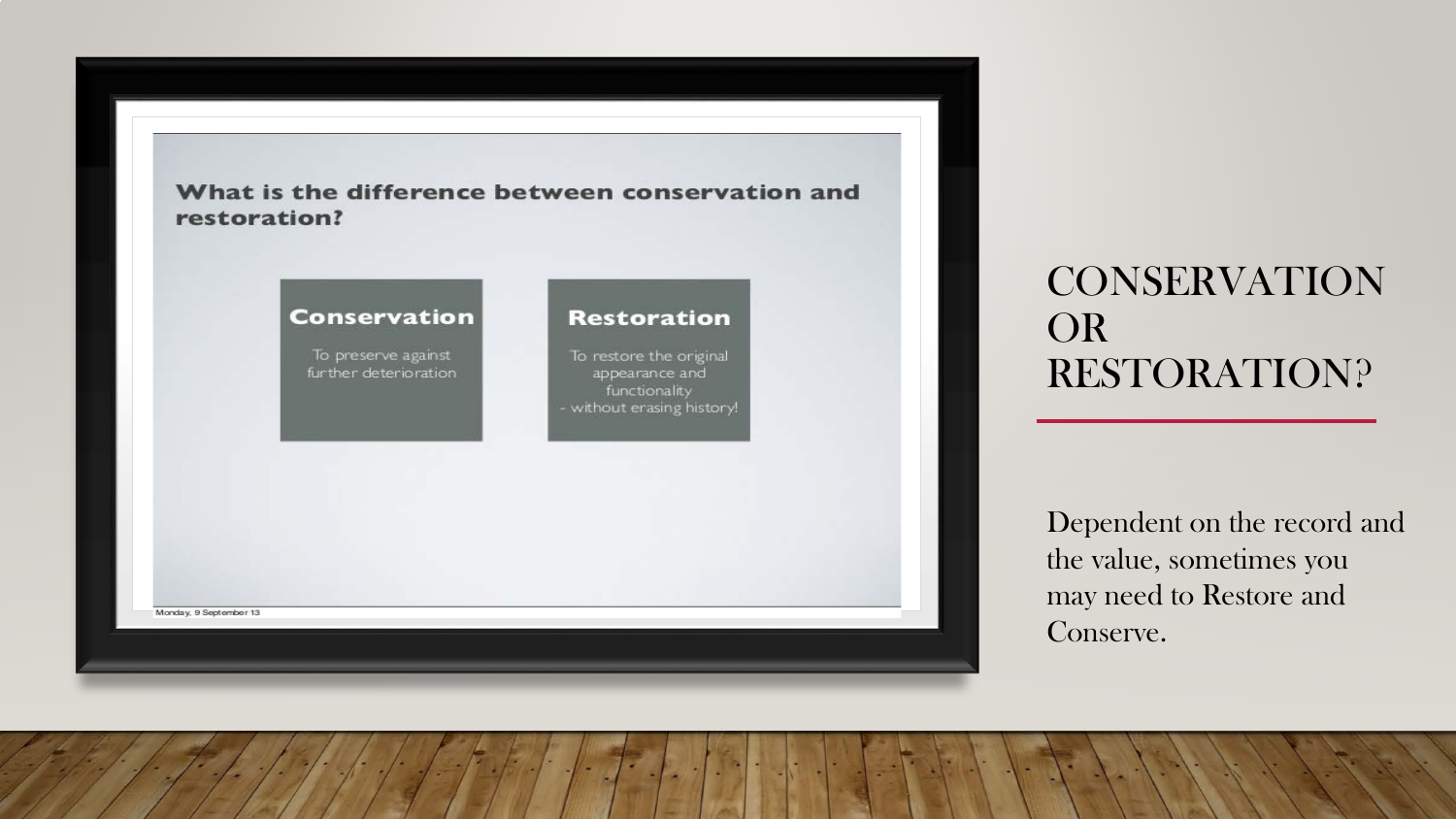

### CONSERVATION HIERARCHY

Severe damage like iron gall ink corrosion, mechanical damage, moisture and infestation due to the physical nature of the objects, which are made of organic materials. The kind and level of damage differs country to country. Tropical circumstances like a high temperature and a high humidity have an accelerating effect on the decay of the archives.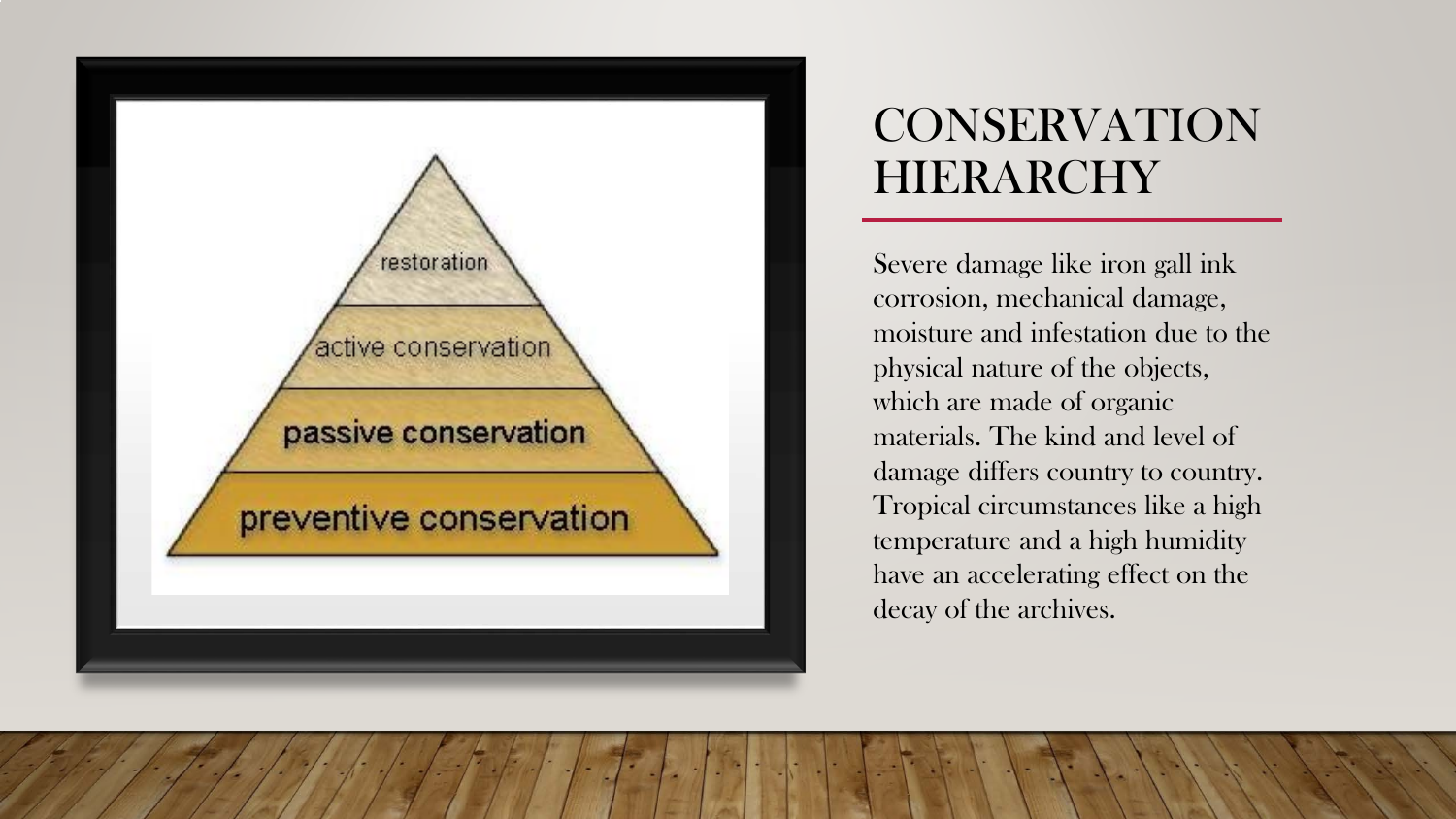### TREATMENT OPTIONS FOR BOUND ARTIFACTS MAY INCLUDE:

Surface-cleaning to remove surface dirt and dust

Mold removal

Removing mending tapes and adhesive residues

Mending tears with either Japanese paper and starch paste adhesive, solvent-set tissue or archival heat-set tissue

Re-sewing loose pages

Deacidification / alkalization of acidic papers

Aqueous washing to remove ingrained dirt and to reduce acidity and stains

Restoration of leather, cloth, paper or vellum covers

Gold or blind tooling historic, period styles

Books with deteriorated covers rebound in a similar style and material to preserve the principle of provenance

Custom-designed housing such as drop-spine boxes and four-flap enclosures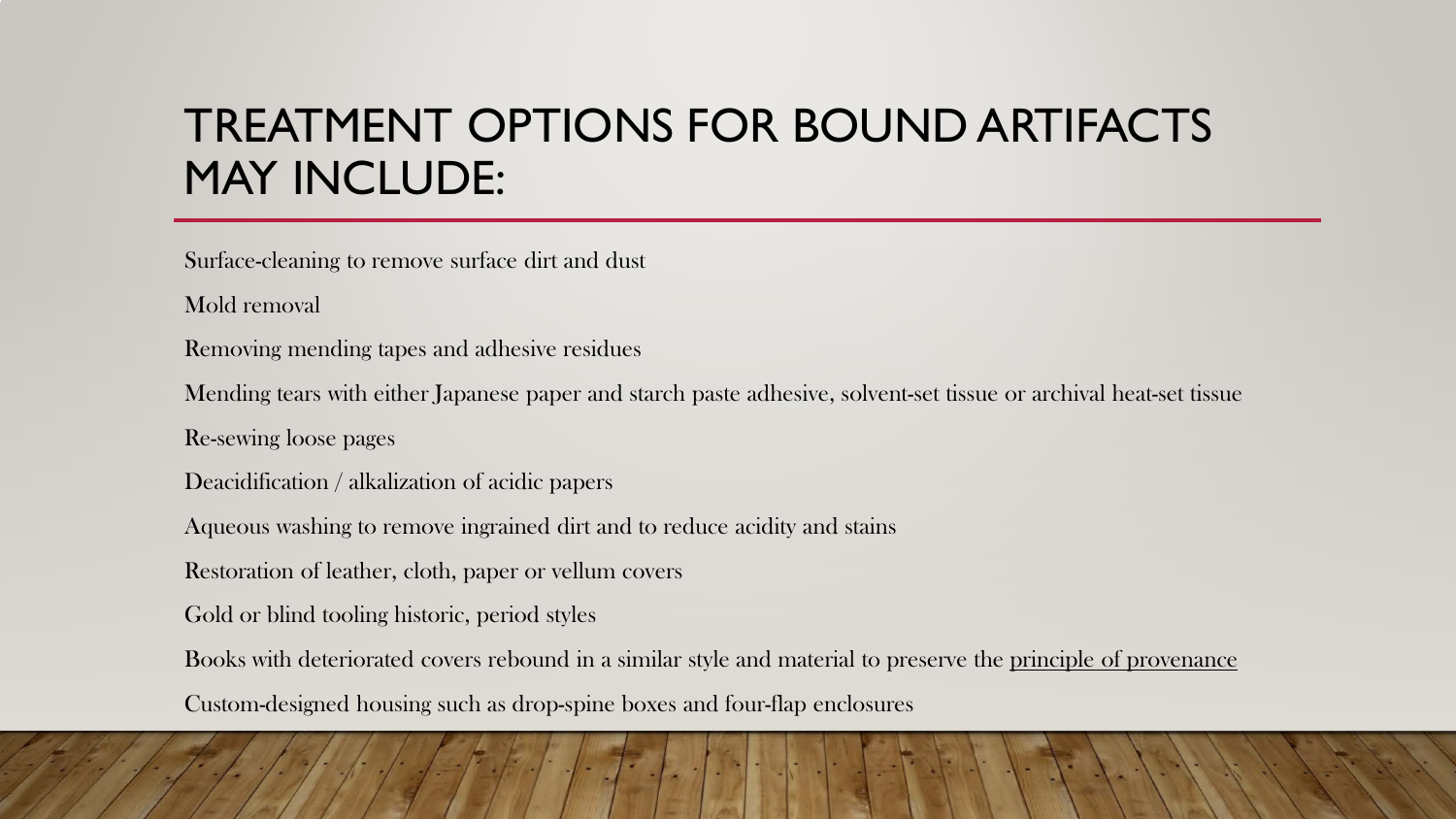

Threats to these formats and ways to identify when they are at risk

![](_page_5_Picture_2.jpeg)

"PORT OF COURT" IS ONE OF THE CITY OF SAN DIEGO'S MOST SIGNIFICANT HISTORICAL HOLDINGS TO DATE (1835-1839)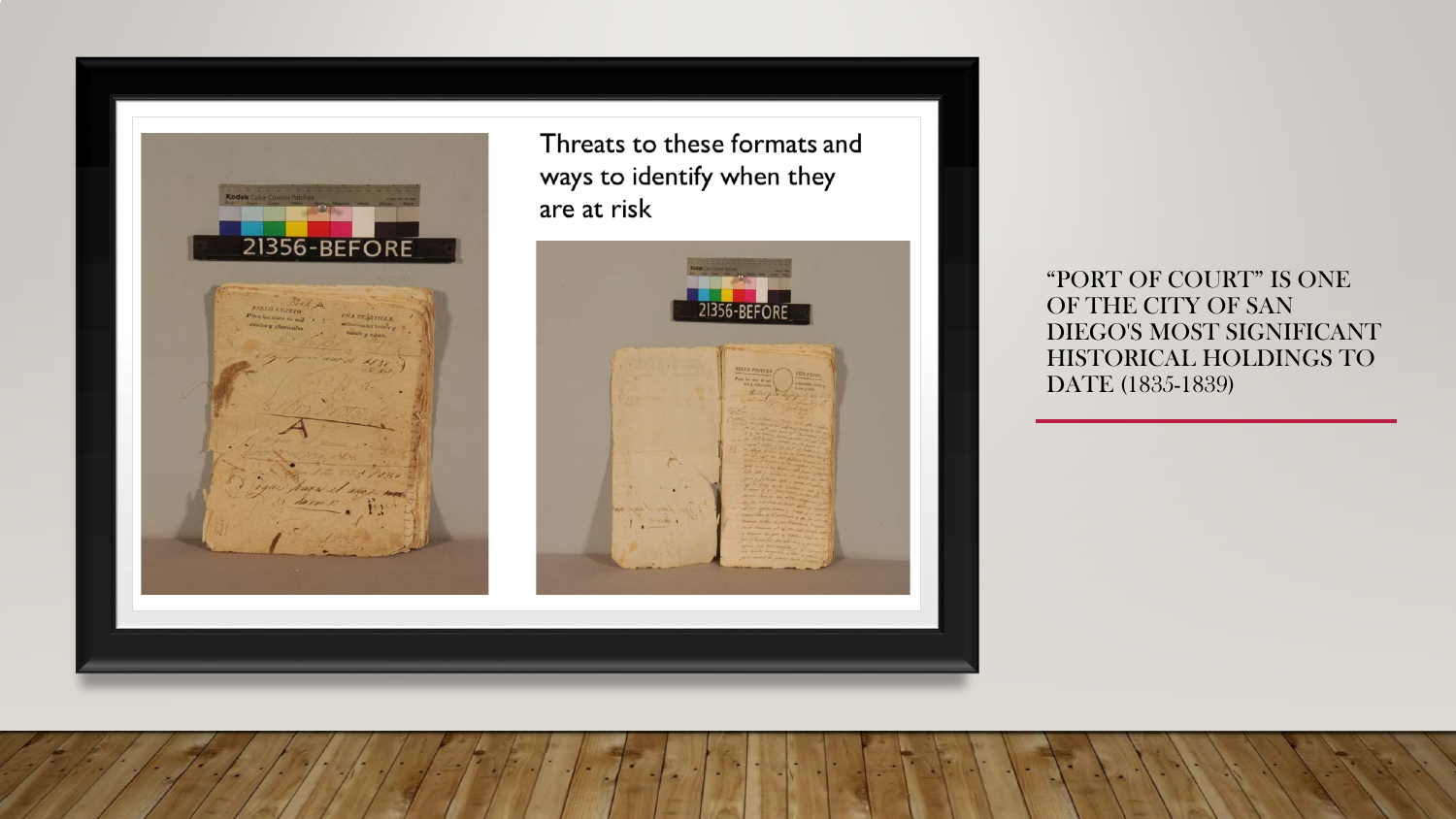#### The linen thread "Port of Court (1835-1839)" will be indefinitely safeguarded

![](_page_6_Picture_1.jpeg)

Clamshell boxes are used specifically for the rare records in the highest form in conservation. The lid closes tightly for protection against dust, dirt and other harmful atmospheric pollutants

![](_page_6_Picture_3.jpeg)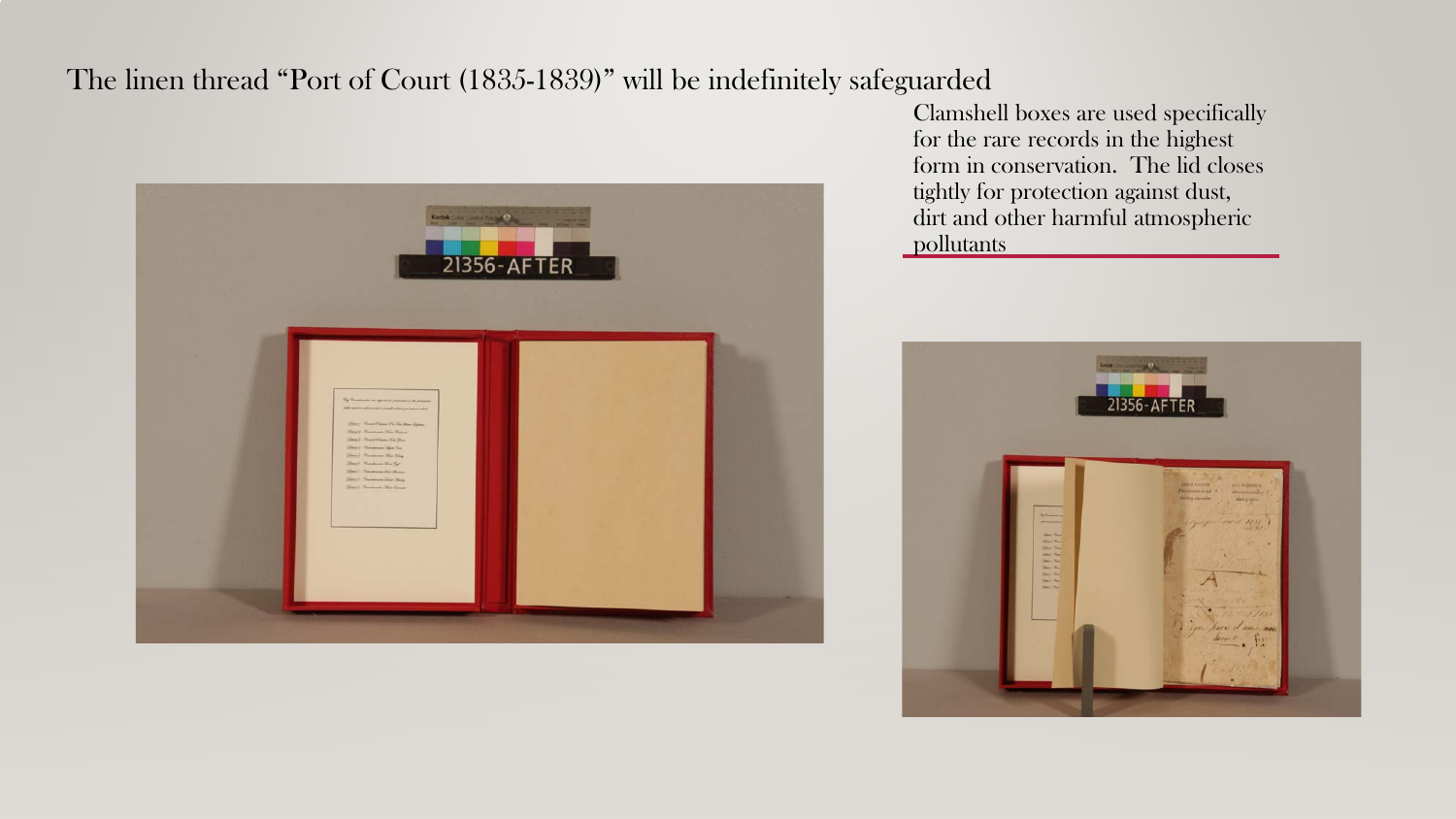![](_page_7_Picture_0.jpeg)

## **TRIAGE** APPROACH

Each record presents an explanation in our city's history. It is our duty to prevent the biological decay of these one-of-a-kind legal and historical records.

Preservation is the combination of activities, prioritization, and planning that extends the useful life of your collections and makes them accessible.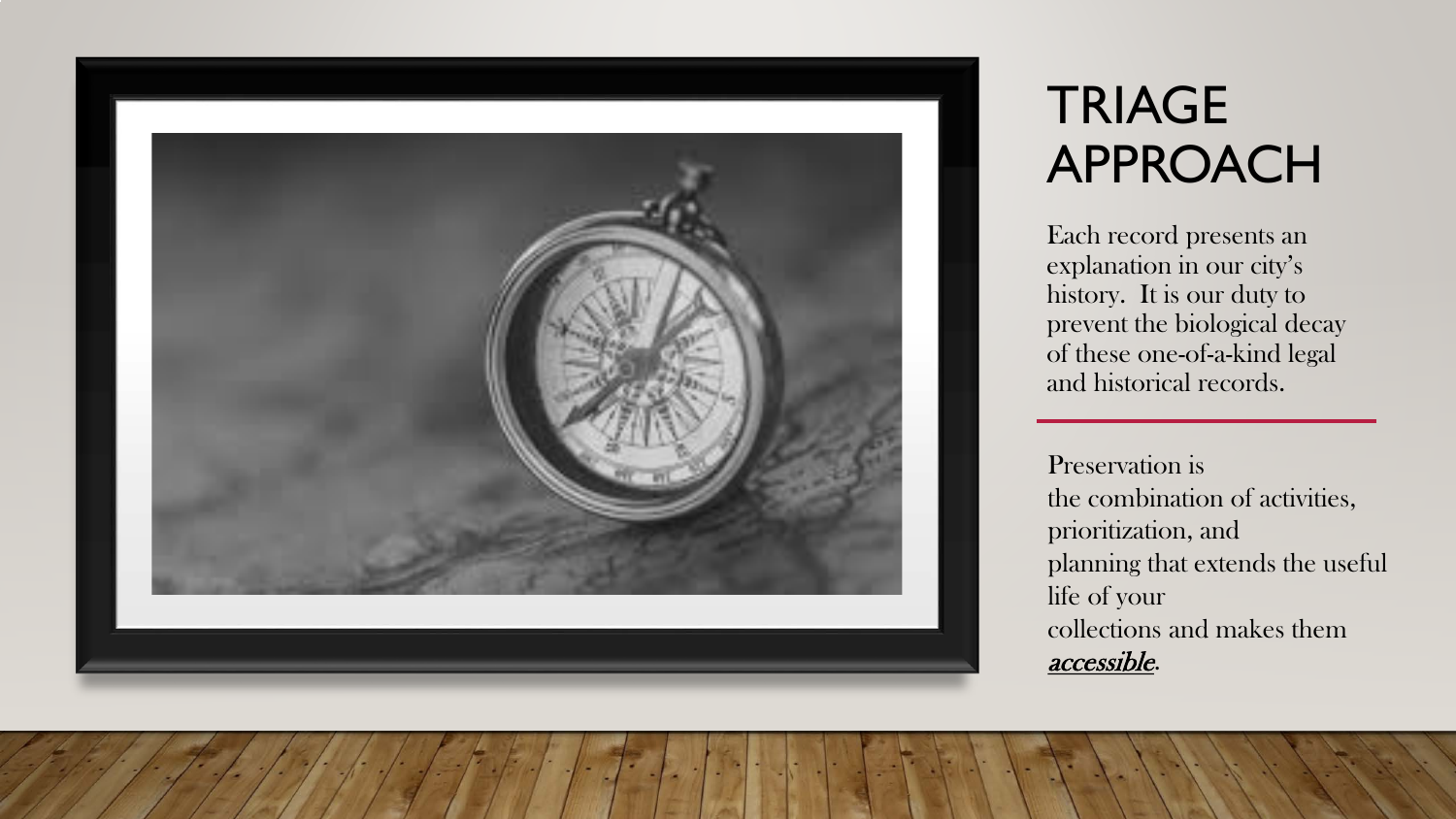#### DAMAGE IS IRREVERSIBLE ONCE THE RECORD HAS BEEN CONSUMED BY MOLECULAR DAMAGE

The process of identifying materials to be preserved because of their *enduring* value, especially those materials to be physically transferred to an archives. -SAA Glossary, 2005

![](_page_8_Picture_2.jpeg)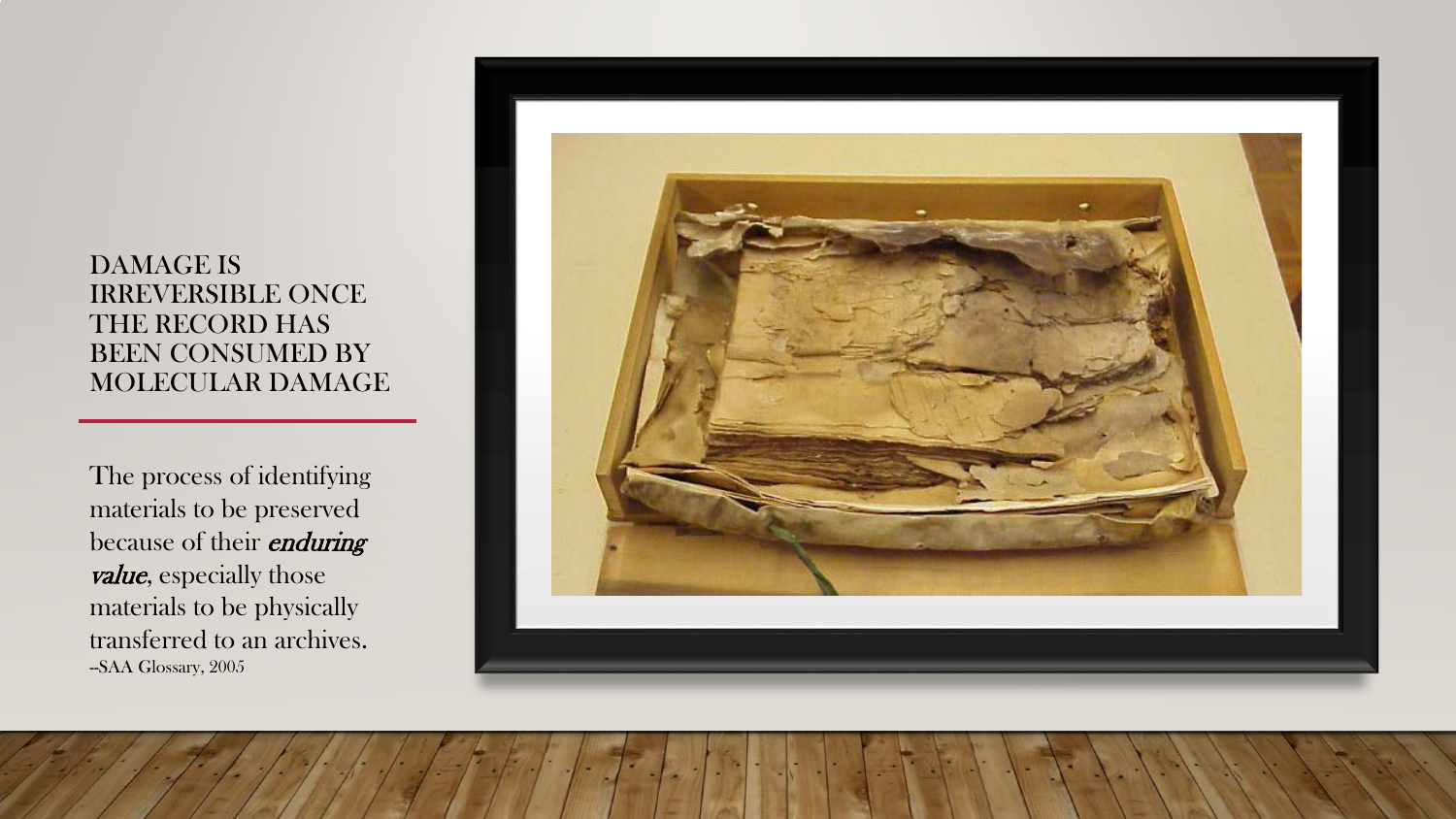### PRESERVATION IS NOT……

![](_page_9_Picture_1.jpeg)

- Justification for making collections inaccessible
- Too expensive, too complicated or too much work when you prioritize and plan
- Limited to professional conservators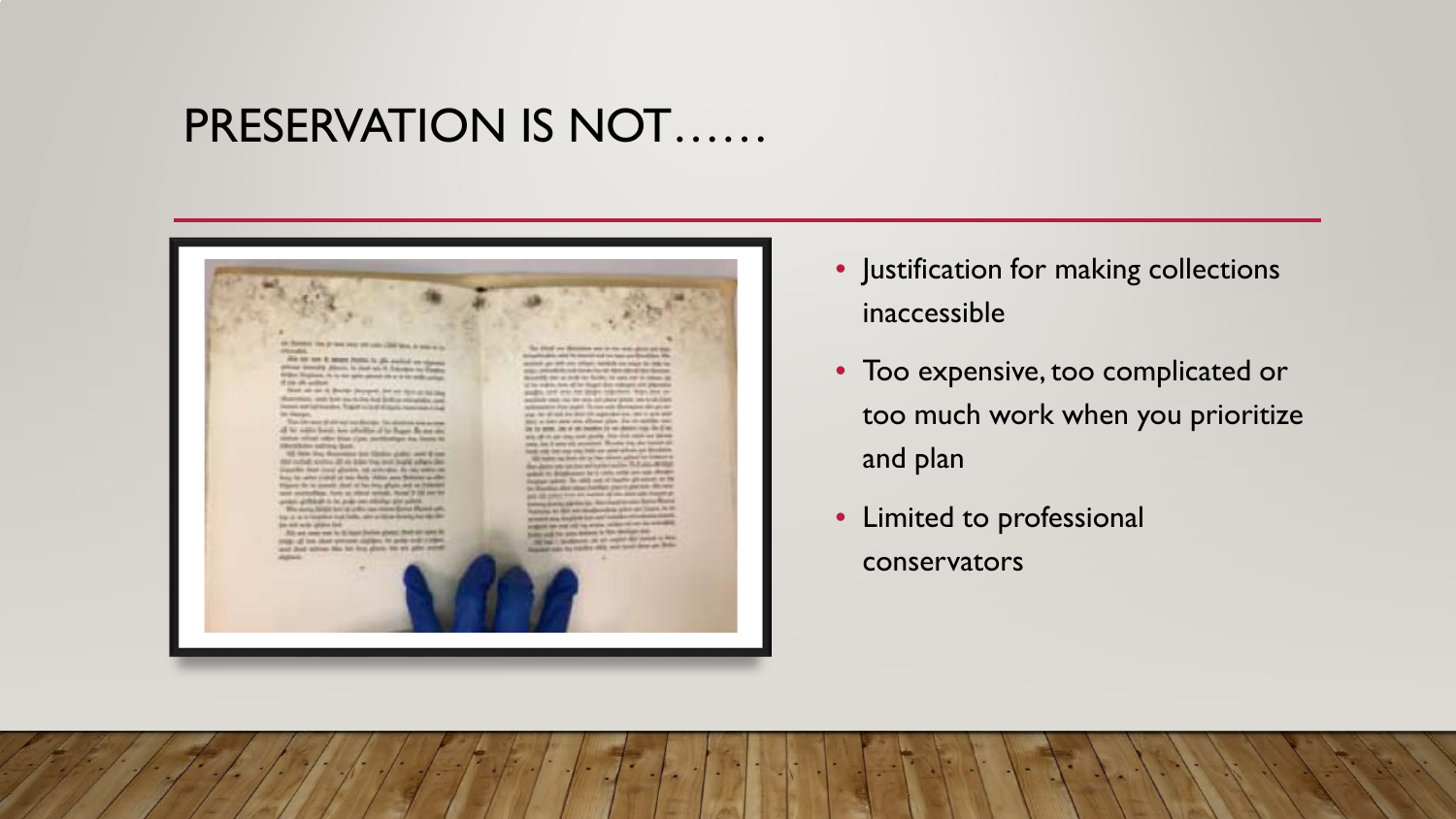![](_page_10_Picture_0.jpeg)

#### BEFORE PHOTO OF MOUNT HOPE RECORD OF CEMETERY COMMISSION, 1920-1926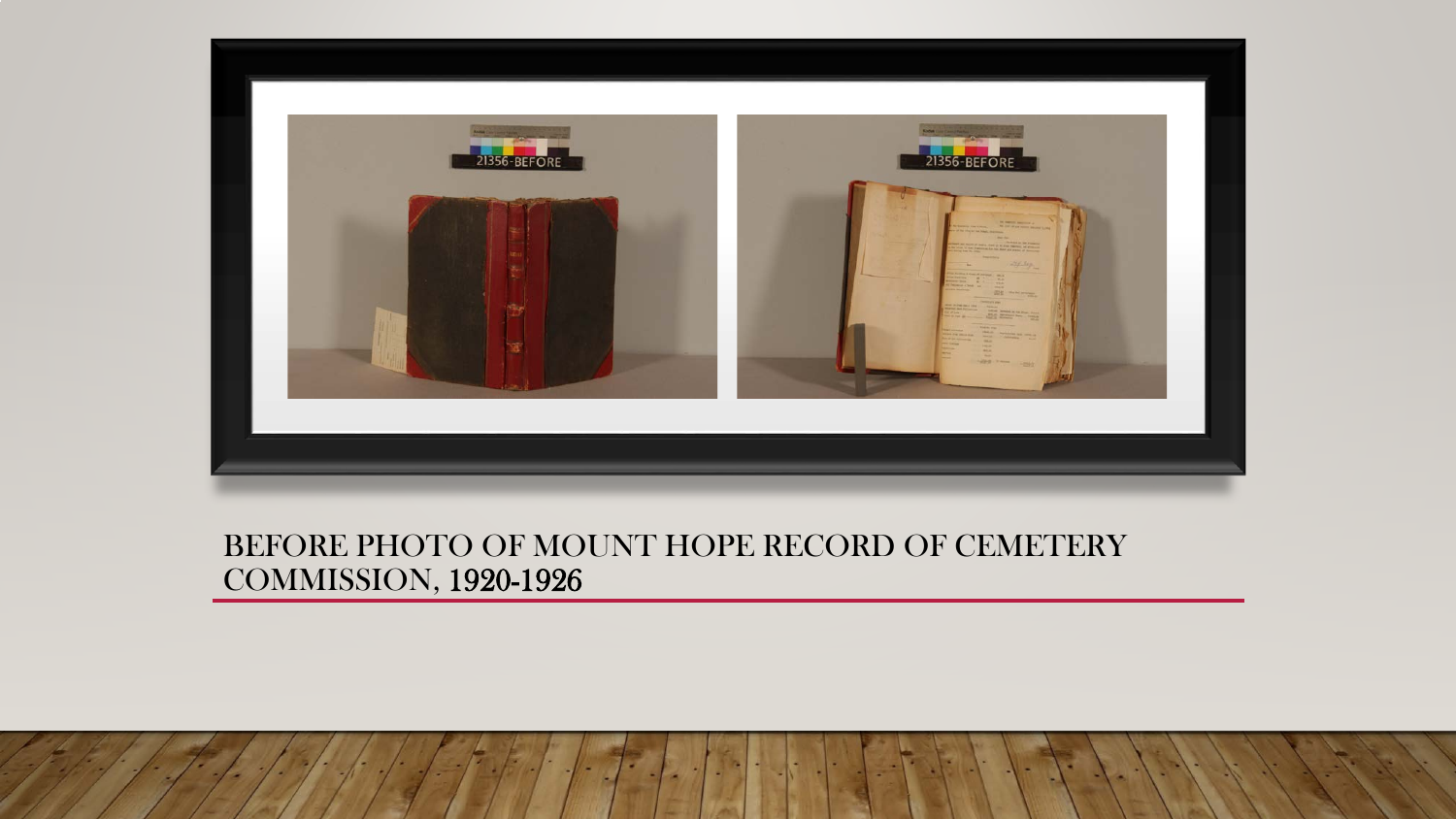![](_page_11_Picture_0.jpeg)

#### AFTER PHOTO OF THE MOUNT HOPE RECORD OF CEMETERY COMMISSION 1920-1926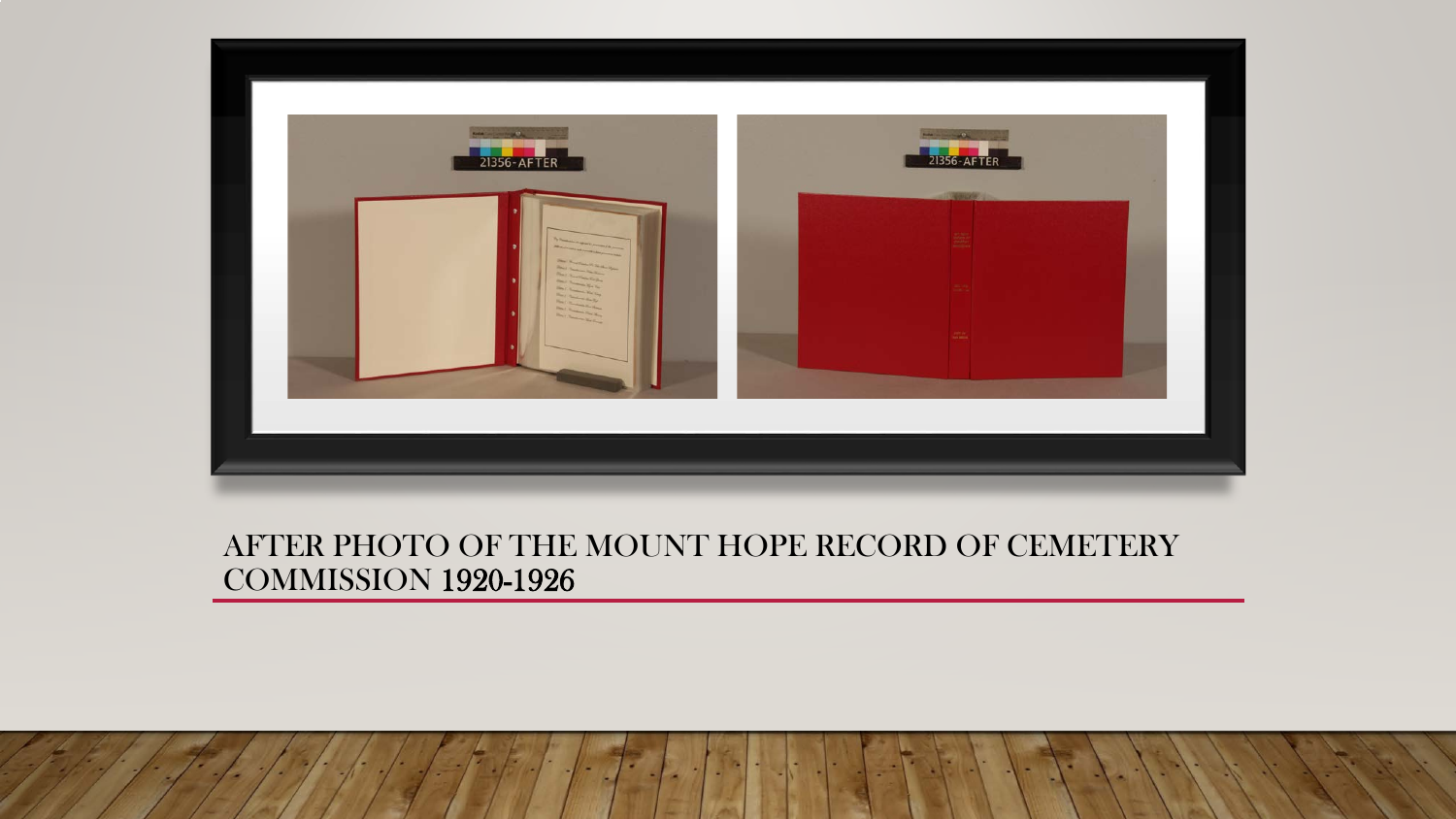![](_page_12_Picture_0.jpeg)

### BEFORE PHOTO OF MOUNT HOPE BURIAL REGISTER, 1868-1909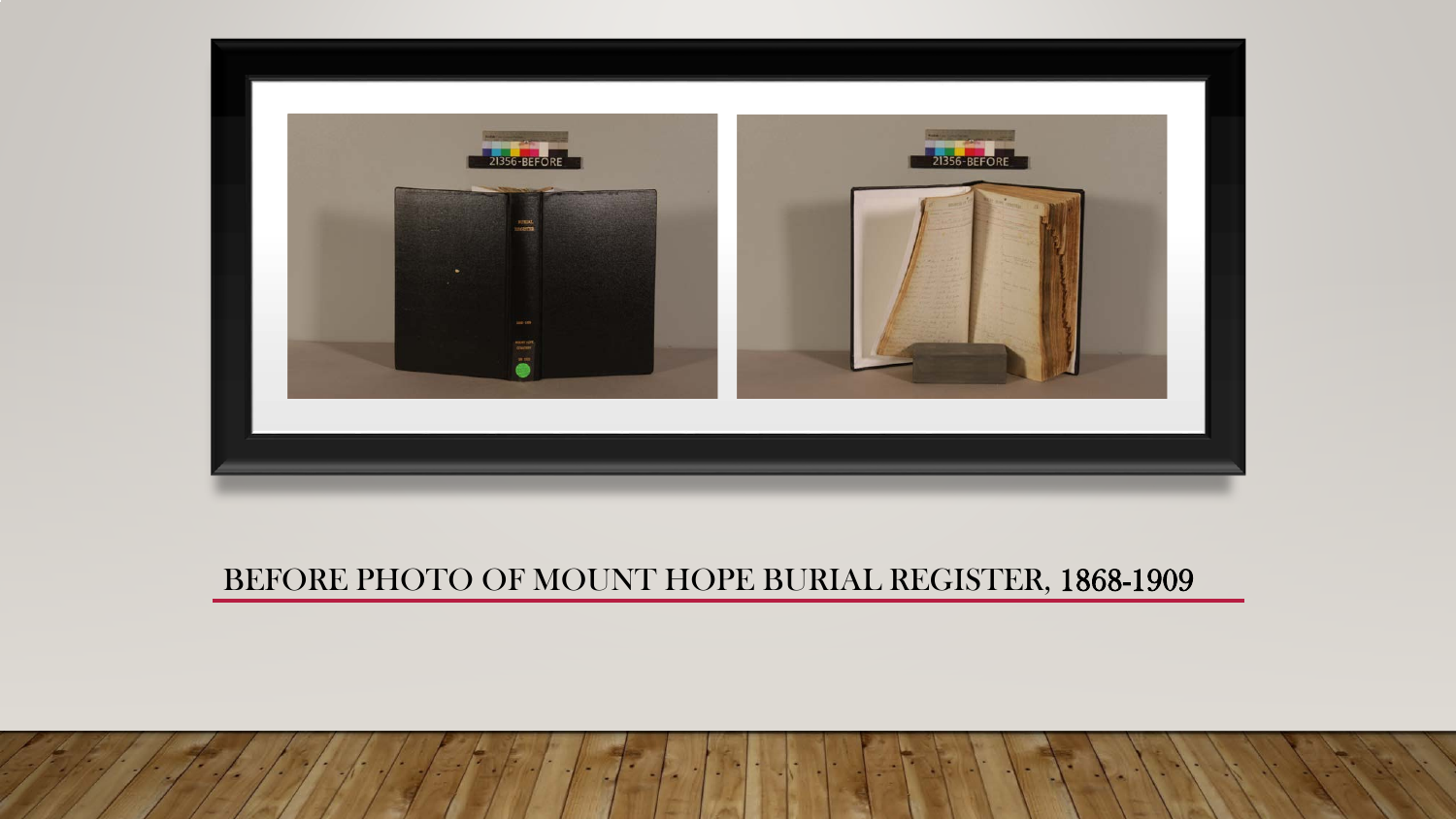![](_page_13_Picture_0.jpeg)

#### AFTER PHOTO OF THE PHOTO OF MOUNT HOPE BURIAL REGISTER, 1868-1909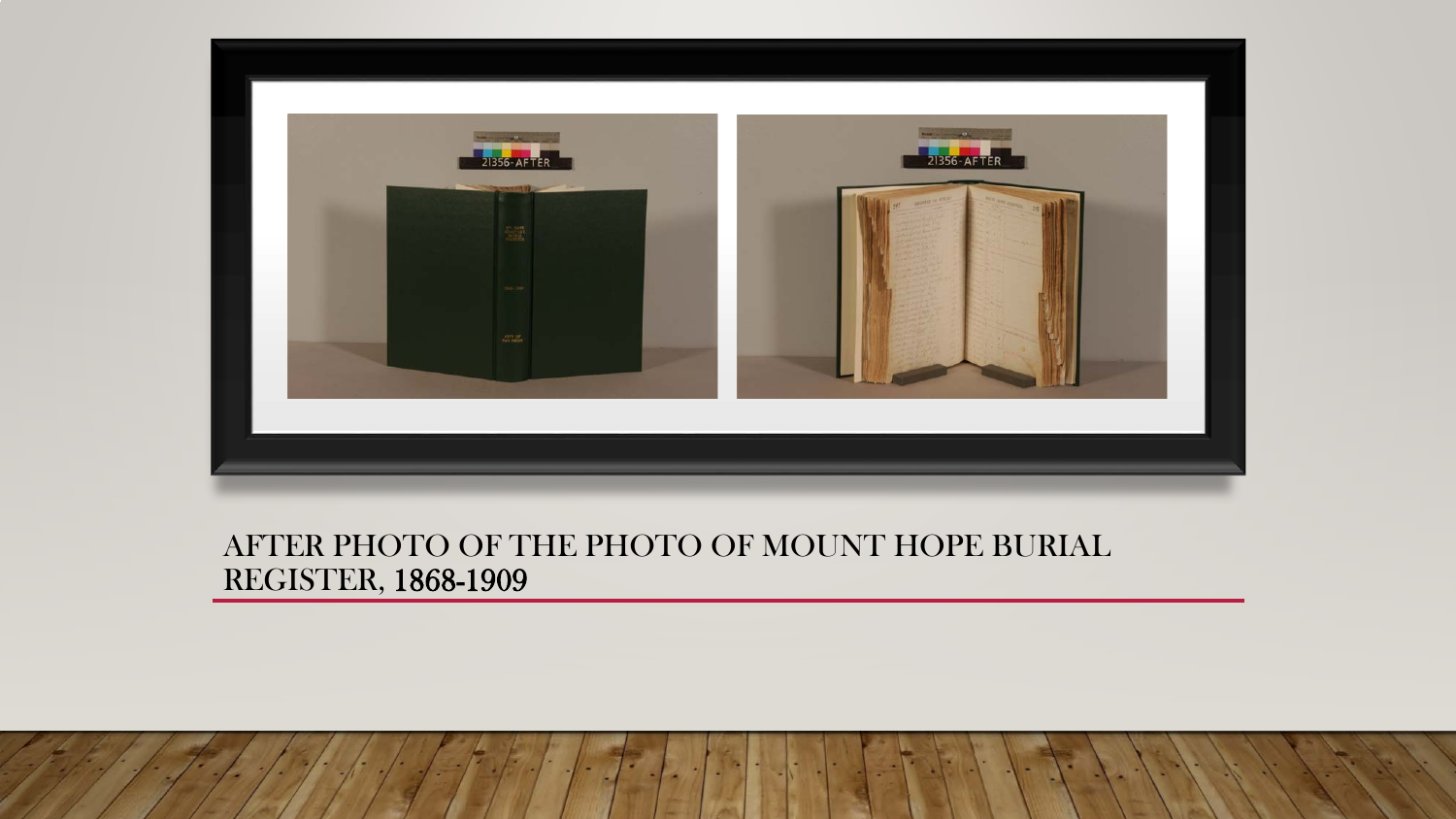### BEFORE PHOTO OF PUEBLO LOT INDEX, 1849-1872

![](_page_14_Picture_1.jpeg)